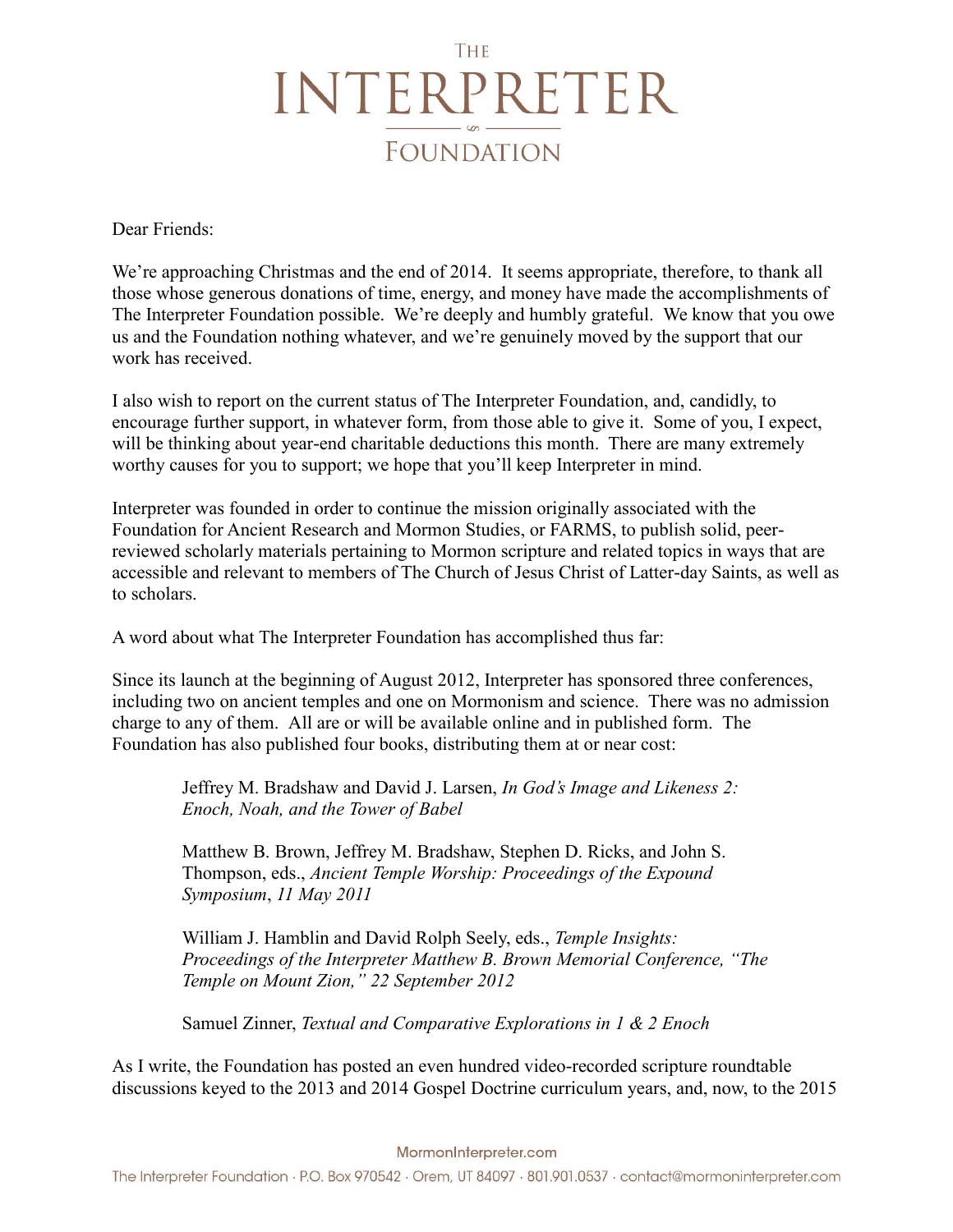New Testament year. They're designed to help Sunday School students and teachers, and to contribute to scriptural understanding among the Saints.

In October 2014, at his initiative and with his kind cooperation, Interpreter made the six massive books of Volume 4 of Royal Skousen's magisterial Book of Mormon Critical Text Project easily accessible online, at no charge. (See [http://www.mormoninterpreter.com/books/volume-4-of-the](http://www.mormoninterpreter.com/books/volume-4-of-the-critical-text-of-the-book-of-mormon-analysis-of-textual-variants-of-the-book-of-mormon/)[critical-text-of-the-book-of-mormon-analysis-of-textual-variants-of-the-book-of-mormon/](http://www.mormoninterpreter.com/books/volume-4-of-the-critical-text-of-the-book-of-mormon-analysis-of-textual-variants-of-the-book-of-mormon/) .) Crucially, too, we did it in a way that respects his copyright and intellectual property rights to the greatest extent possible. This represented an unparalleled opportunity for us; his project, perhaps the most impressive and sustained single scholarly effort of an individual Latter-day Saint since the original publication of the Book of Mormon, represents nearly thirty years of devoted, faithful, painstaking, and meticulous work.

Perhaps most visibly, the Foundation's flagship, peer-reviewed online periodical, *Interpreter: A Journal of Mormon Scripture*, has just logged its 122<sup>nd</sup> consecutive Friday of publishing at least one article.

And the productivity shows no signs of flagging. Our blog will continue to feature timely articles. We anticipate posting a series of useful tools for reading the scriptures, as well as holding one or two conferences and publishing four to six books in 2015. Moreover, yet another conference on Mormonism and science is already being planned for 12 March 2016, with a confirmed keynote address from the official Vatican astronomer. And *Interpreter: A Journal of Mormon Scripture* will continue to publish fresh scholarship every week.

We do this on a very modest budget. In fact, I think we can fairly say that the Foundation is far more productive than much larger organizations that enjoy far greater funding.

The vast bulk of our work is done by volunteers. We have no full-time employees, and our senior officers are actually barred from receiving salaries from the Foundation. We track donated volunteer service but, if anything, our accounting of donated time skews low, because not all of our volunteers report their hours—we have no salary check to hold over them, forcing them to report!—but, crude though our accounting of volunteered hours may be, it reveals a substantial investment of time and effort by many people.

We're also trying to be responsible stewards. In a bid to be transparent, a volunteer bookkeeper keeps detailed track of our expenditures and we publish them online: [http://www.mormoninterpreter.com/expenses/.](http://www.mormoninterpreter.com/expenses/)

Our needs have been relatively modest, so that even small gifts have made and continue to make a difference to us. But our list of projects designed to provide quality scholarship and study aids for the Saints is expanding, and our expenses are, consequently, increasing—and substantially so. Our long-term need is to create an endowment and, thus, a stable and permanent financial base for the Foundation. So larger gifts, too, are very welcome.

Moreover, owing to unwelcome external circumstances, Professor Skousen's landmark Critical Text Project suddenly needs to find a new home and (certainly by our standards) substantial